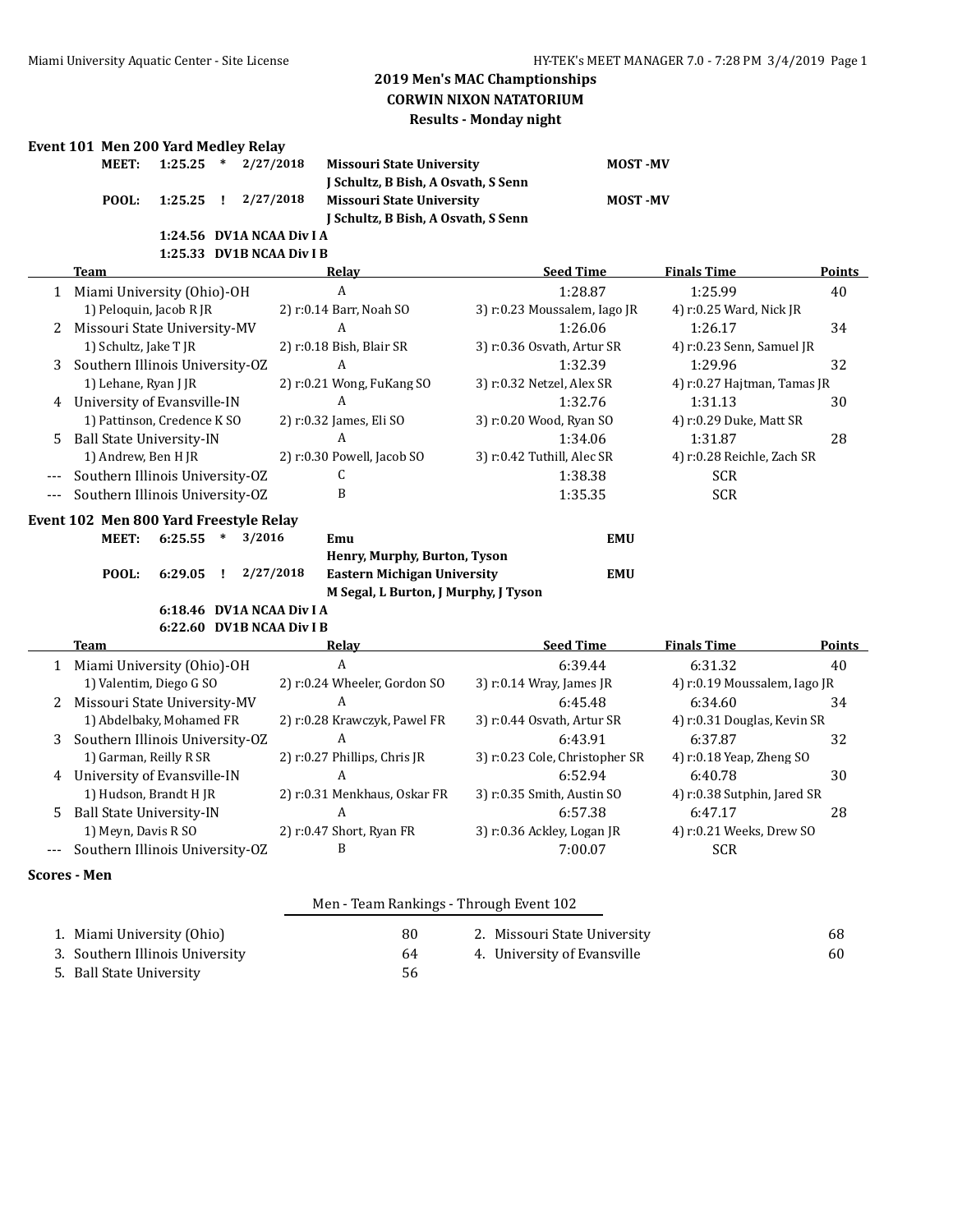|           | Event 201 Men 500 Yard Freestyle |                  |                           |                                    |                    |                    |      |               |
|-----------|----------------------------------|------------------|---------------------------|------------------------------------|--------------------|--------------------|------|---------------|
|           | <b>MEET:</b>                     | 4:18.16          | * $3/2016$                | <b>Till Pallman</b>                | <b>SIU</b>         |                    |      |               |
|           | POOL:                            | 4:21.19          | $1 \quad 2/2017$          | <b>Grant House</b>                 |                    | St. Xavier         |      |               |
|           |                                  |                  | 4:12.22 DV1A NCAA Div I A |                                    |                    |                    |      |               |
|           |                                  |                  | 4:23.34 DV1B NCAA Div I B |                                    |                    |                    |      |               |
|           | Name                             |                  |                           | Yr School                          | <b>Prelim Time</b> | <b>Finals Time</b> |      | <b>Points</b> |
| A - Final |                                  |                  |                           |                                    |                    |                    |      |               |
|           | 1 Krawczyk, Pawel                |                  |                           | FR Missouri State University-MV    | 4:24.86            | 4:20.67! DV1B      |      | 20            |
|           |                                  | r:+0.82 23.70    | 49.22 (25.52)             | 1:15.42 (26.20)                    | 1:41.63 (26.21)    |                    |      |               |
|           |                                  | 2:07.97 (26.34)  | 2:34.66 (26.69)           | 3:01.32 (26.66)                    | 3:28.14 (26.82)    |                    |      |               |
|           |                                  | 3:54.91 (26.77)  | 4:20.67 (25.76)           |                                    |                    |                    |      |               |
| 2         | Thomas, Antonio B                |                  |                           | JR Missouri State University-MV    | 4:23.42            | 4:21.99            | DV1B | 17            |
|           |                                  | $r: +0.83$ 23.47 | 49.03 (25.56)             | 1:15.17 (26.14)                    | 1:41.26 (26.09)    |                    |      |               |
|           |                                  | 2:07.64 (26.38)  | 2:34.34 (26.70)           | 3:01.28 (26.94)                    | 3:28.27 (26.99)    |                    |      |               |
|           |                                  | 3:55.46 (27.19)  | 4:21.99 (26.53)           |                                    |                    |                    |      |               |
| 3         | Wheeler, Gordon W                |                  |                           | SO Miami University (Ohio)-OH      | 4:26.60            | 4:25.23            |      | 16            |
|           |                                  | $r: +0.75$ 24.21 | 50.62 (26.41)             | 1:17.29 (26.67)                    | 1:44.07 (26.78)    |                    |      |               |
|           |                                  | 2:11.06 (26.99)  | 2:38.17 (27.11)           | 3:05.21 (27.04)                    | 3:32.27 (27.06)    |                    |      |               |
|           |                                  | 3:59.28 (27.01)  | 4:25.23 (25.95)           |                                    |                    |                    |      |               |
| 4         | Kang, Minki                      |                  |                           | SR Missouri State University-MV    | 4:28.33            | 4:25.73            |      | 15            |
|           |                                  | $r: +0.66$ 24.49 | 51.06 (26.57)             | 1:17.81 (26.75)                    | 1:44.72 (26.91)    |                    |      |               |
|           |                                  | 2:12.02 (27.30)  | 2:39.33 (27.31)           | 3:06.36 (27.03)                    | 3:33.35 (26.99)    |                    |      |               |
|           |                                  | 4:00.05 (26.70)  | 4:25.73 (25.68)           |                                    |                    |                    |      |               |
| 5.        | Odent, Sebastian                 |                  |                           | FR Missouri State University-MV    | 4:27.69            | 4:26.46            |      | 14            |
|           |                                  | $r: +0.69$ 24.10 | 50.38 (26.28)             | 1:17.15(26.77)                     | 1:44.23 (27.08)    |                    |      |               |
|           |                                  | 2:11.25 (27.02)  | 2:38.48 (27.23)           | 3:05.79 (27.31)                    | 3:33.03 (27.24)    |                    |      |               |
|           |                                  | 4:00.20 (27.17)  | 4:26.46 (26.26)           |                                    |                    |                    |      |               |
| 6         | McGuire, James C                 |                  |                           | SO Miami University (Ohio)-OH      | 4:25.65            | 4:26.84            |      | 13            |
|           |                                  | $r: +0.73$ 24.16 | 49.86 (25.70)             | 1:16.15 (26.29)                    | 1:42.90 (26.75)    |                    |      |               |
|           |                                  | 2:10.00 (27.10)  | 2:37.23 (27.23)           | 3:04.54 (27.31)                    | 3:32.12 (27.58)    |                    |      |               |
|           |                                  | 3:59.66 (27.54)  | 4:26.84 (27.18)           |                                    |                    |                    |      |               |
| 7         | Douglas, Kevin E                 |                  |                           | SR Missouri State University-MV    | 4:31.49            | 4:30.70            |      | 12            |
|           |                                  | $r: +0.68$ 24.74 | 51.41 (26.67)             | 1:18.57(27.16)                     | 1:45.64 (27.07)    |                    |      |               |
|           |                                  | 2:13.19 (27.55)  | 2:40.42 (27.23)           | 3:07.52 (27.10)                    | 3:35.52 (28.00)    |                    |      |               |
|           |                                  | 4:03.38 (27.86)  | 4:30.70 (27.32)           |                                    |                    |                    |      |               |
| 8         | Kluge, Kevin R                   |                  |                           | JR Southern Illinois University-OZ | 4:32.38            | 4:32.66            |      | 11            |
|           |                                  | $r: +0.73$ 25.16 | 51.87 (26.71)             | 1:18.74 (26.87)                    | 1:45.56 (26.82)    |                    |      |               |
|           |                                  | 2:12.68 (27.12)  | 2:39.98 (27.30)           | 3:07.71 (27.73)                    | 3:35.94 (28.23)    |                    |      |               |
|           |                                  | 4:04.55 (28.61)  | 4:32.66 (28.11)           |                                    |                    |                    |      |               |
| B - Final |                                  |                  |                           |                                    |                    |                    |      |               |
|           | 9 Yeap, Zheng                    |                  |                           | SO Southern Illinois University-OZ | 4:33.40            | 4:30.87            |      | 9             |
|           |                                  | r:+0.72 24.80    | 52.01 (27.21)             | 1:19.45 (27.44)                    | 1:47.13 (27.68)    |                    |      |               |
|           |                                  | 2:15.05 (27.92)  | 2:42.99 (27.94)           | 3:10.52 (27.53)                    | 3:38.11 (27.59)    |                    |      |               |
|           |                                  | 4:05.41 (27.30)  | 4:30.87 (25.46)           |                                    |                    |                    |      |               |
| 10        | Crist, Brandon T                 |                  |                           | FR Miami University (Ohio)-OH      | 4:32.80            | 4:32.20            |      | 7             |
|           |                                  | r:+0.77 24.50    | 51.87 (27.37)             | 1:19.60 (27.73)                    | 1:47.54 (27.94)    |                    |      |               |
|           |                                  | 2:15.02 (27.48)  | 2:42.72 (27.70)           | 3:10.61 (27.89)                    | 3:37.95 (27.34)    |                    |      |               |
|           |                                  | 4:05.34 (27.39)  | 4:32.20 (26.86)           |                                    |                    |                    |      |               |
| 11        | Abdelbaky, Mohamed               |                  |                           | FR Missouri State University-MV    | 4:35.22            | 4:32.37            |      | 6             |
|           |                                  | $r: +0.77$ 24.81 | 52.20 (27.39)             | 1:19.81 (27.61)                    | 1:47.58 (27.77)    |                    |      |               |
|           |                                  | 2:15.48 (27.90)  | 2:43.34 (27.86)           | 3:11.37 (28.03)                    | 3:39.58 (28.21)    |                    |      |               |
|           |                                  | 4:06.87 (27.29)  | 4:32.37 (25.50)           |                                    |                    |                    |      |               |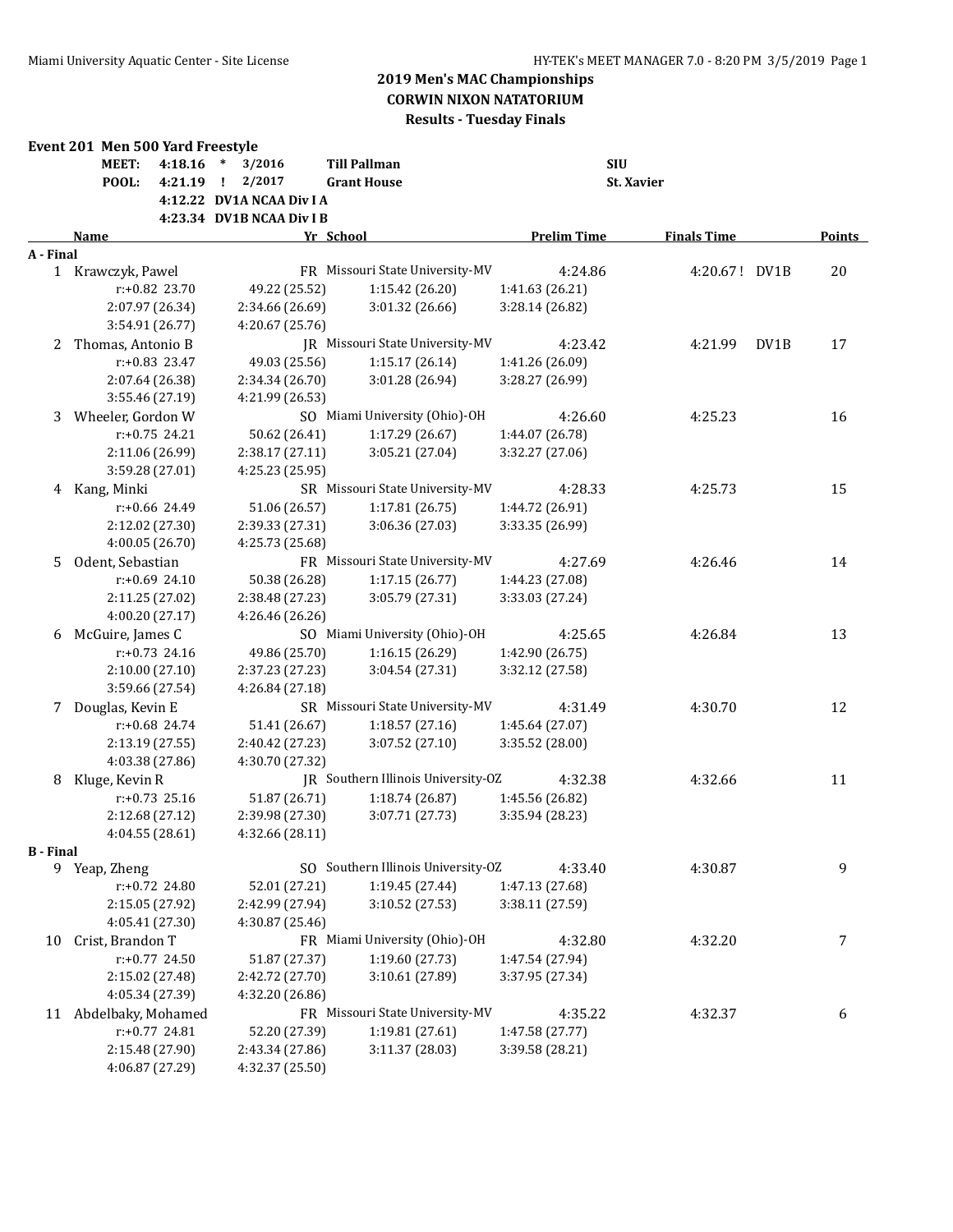## **B - Final ... (Event 201 Men 500 Yard Freestyle)**

|                  | Name                      |                    |                                 | Yr School                           | <b>Prelim Time</b> | <b>Finals Time</b> | Points        |
|------------------|---------------------------|--------------------|---------------------------------|-------------------------------------|--------------------|--------------------|---------------|
|                  | 12 Precious, Jake R       |                    |                                 | SR Miami University (Ohio)-OH       | 4:33.30            | 4:32.43            | 5             |
|                  | r:+0.73 25.07             |                    | 52.48 (27.41)                   | 1:20.28 (27.80)                     | 1:48.26 (27.98)    |                    |               |
|                  | 2:16.15 (27.89)           |                    | 2:43.83 (27.68)                 | 3:11.58 (27.75)                     | 3:38.98 (27.40)    |                    |               |
|                  | 4:06.26 (27.28)           |                    | 4:32.43 (26.17)                 |                                     |                    |                    |               |
| 13               | Menkhaus, Oskar O         |                    |                                 | FR University of Evansville-IN      | 4:35.38            | 4:34.14            | 4             |
|                  | r:+0.76 24.95             |                    | 52.52 (27.57)                   | 1:19.91 (27.39)                     | 1:47.75 (27.84)    |                    |               |
|                  | 2:15.68 (27.93)           |                    | 2:43.74 (28.06)                 | 3:11.73 (27.99)                     | 3:39.41 (27.68)    |                    |               |
|                  | 4:07.15 (27.74)           |                    | 4:34.14 (26.99)                 |                                     |                    |                    |               |
| 14               | Smith, Austin R           |                    |                                 | SO University of Evansville-IN      | 4:36.59            | 4:35.06            | 3             |
|                  | $r: +0.71$ 25.00          |                    | 52.84 (27.84)                   | 1:20.39 (27.55)                     | 1:48.10 (27.71)    |                    |               |
|                  | 2:16.04 (27.94)           |                    | 2:44.06 (28.02)                 | 3:12.10 (28.04)                     | 3:39.94 (27.84)    |                    |               |
|                  | 4:07.80 (27.86)           |                    | 4:35.06 (27.26)                 |                                     |                    |                    |               |
| 15               | Meyn, Davis R             |                    |                                 | SO Ball State University-IN         | 4:35.95            | 4:35.64            | 2             |
|                  | $r: +0.76$ 24.79          |                    | 51.73 (26.94)                   | 1:19.55 (27.82)                     | 1:47.62 (28.07)    |                    |               |
|                  | 2:15.82 (28.20)           |                    | 2:44.04 (28.22)                 | 3:12.06 (28.02)                     | 3:40.33 (28.27)    |                    |               |
|                  | 4:08.39 (28.06)           |                    | 4:35.64 (27.25)                 |                                     |                    |                    |               |
|                  | 16 Lingo, Pete W          |                    |                                 | SO University of Evansville-IN      | 4:41.84            | 4:36.51            | 1             |
|                  | r:+0.72 24.79             |                    | 51.53 (26.74)                   | 1:18.44 (26.91)                     | 1:45.93 (27.49)    |                    |               |
|                  | 2:13.80 (27.87)           |                    | 2:41.86 (28.06)                 | 3:10.24 (28.38)                     | 3:39.01 (28.77)    |                    |               |
|                  | 4:07.79 (28.78)           |                    | 4:36.51 (28.72)                 |                                     |                    |                    |               |
|                  |                           |                    |                                 |                                     |                    |                    |               |
|                  | Event 202 Men 200 Yard IM |                    |                                 |                                     |                    |                    |               |
|                  | <b>MEET:</b>              | 1:44.03<br>1:45.38 | 3/2015<br>$\ast$<br>2012        | <b>Uvis Kalnins</b><br>Jacob Hanson | <b>MSU</b>         |                    |               |
|                  | POOL:                     |                    | ÷.<br>1:41.34 DV1A NCAA Div I A |                                     | <b>EMU</b>         |                    |               |
|                  |                           |                    | 1:46.77 DV1B NCAA Div I B       |                                     |                    |                    |               |
|                  | Name                      |                    |                                 | Yr School                           | <b>Prelim Time</b> | <b>Finals Time</b> | <b>Points</b> |
| A - Final        |                           |                    |                                 |                                     |                    |                    |               |
|                  | 1 Osvath, Artur Z         |                    |                                 | SR Missouri State University-MV     | 1:48.59            | 1:45.91            | DV1B<br>20    |
|                  | $r: +0.66$ 22.65          |                    | 49.15 (26.50)                   | 1:19.53 (30.38)                     | 1:45.91 (26.38)    |                    |               |
| 2                | Mota, Kayky               |                    |                                 | SO Miami University (Ohio)-OH       | 1:48.93            | 1:46.99            | 17            |
|                  | $r: +0.75$ 22.17          |                    | 48.87 (26.70)                   | 1:20.44 (31.57)                     | 1:46.99 (26.55)    |                    |               |
|                  | 3 Barr, Noah B            |                    |                                 | SO Miami University (Ohio)-OH       | 1:50.85            | 1:49.63            | 16            |
|                  | r:+0.73 23.89             |                    | 51.95 (28.06)                   | 1:22.52 (30.57)                     | 1:49.63 (27.11)    |                    |               |
|                  | 4 Heye, Thomas E          |                    |                                 | IR Missouri State University-MV     | 1:49.56            | 1:49.81            | 15            |
|                  | $r: +0.72$ 24.01          |                    | 51.04 (27.03)                   | 1:23.58 (32.54)                     | 1:49.81 (26.23)    |                    |               |
| 5.               | Klinsky, Spencer A        |                    |                                 | SO Miami University (Ohio)-OH       | 1:50.48            | 1:50.09            | 14            |
|                  | $r: +0.74$ 23.36          |                    | 50.89 (27.53)                   | 1:23.91 (33.02)                     | 1:50.09 (26.18)    |                    |               |
|                  | 6 Phillips, Chris J       |                    |                                 | JR Southern Illinois University-OZ  | 1:50.07            | 1:50.81            | 13            |
|                  | $r: +0.67$ 23.63          |                    | 51.49 (27.86)                   | 1:22.74 (31.25)                     | 1:50.81 (28.07)    |                    |               |
|                  | 7 Wray, James N           |                    |                                 | JR Miami University (Ohio)-OH       | 1:50.42            | 1:51.27            | 12            |
|                  | $r: +0.73$ 24.06          |                    | 51.43 (27.37)                   | 1:24.46 (33.03)                     | 1:51.27 (26.81)    |                    |               |
|                  | 8 Wong, FuKang            |                    |                                 | SO Southern Illinois University-OZ  | 1:49.96            | 1:51.42            | 11            |
|                  | $r: +0.70$ 23.40          |                    | 52.25 (28.85)                   | 1:23.79 (31.54)                     | 1:51.42 (27.63)    |                    |               |
| <b>B</b> - Final |                           |                    |                                 |                                     |                    |                    |               |
|                  | 9 Blattner, Bryce D       |                    |                                 | SR Missouri State University-MV     | 1:51.25            | 1:50.37            | 9             |
|                  | r:+0.67 24.35             |                    | 52.01 (27.66)                   | 1:24.25 (32.24)                     | 1:50.37 (26.12)    |                    |               |
| 10               | Sego, Ryan N              |                    |                                 | FR Miami University (Ohio)-OH       | 1:53.55            | 1:51.42            | 7             |
|                  | r:+0.69 23.94             |                    | 51.34 (27.40)                   | 1:25.16 (33.82)                     | 1:51.42 (26.26)    |                    |               |
|                  | 11 Cozzens, Paul A        |                    |                                 |                                     |                    | 1:52.23            | 6             |
|                  |                           |                    |                                 | JR University of Evansville-IN      | 1:52.06            |                    |               |
|                  | $r: +0.69$ 24.53          |                    | 53.08 (28.55)                   | 1:25.68 (32.60)                     | 1:52.23 (26.55)    |                    |               |
|                  | 12 Dooley, Jimmy W        |                    |                                 | JR Southern Illinois University-OZ  | 1:54.42            | 1:52.48            | 5             |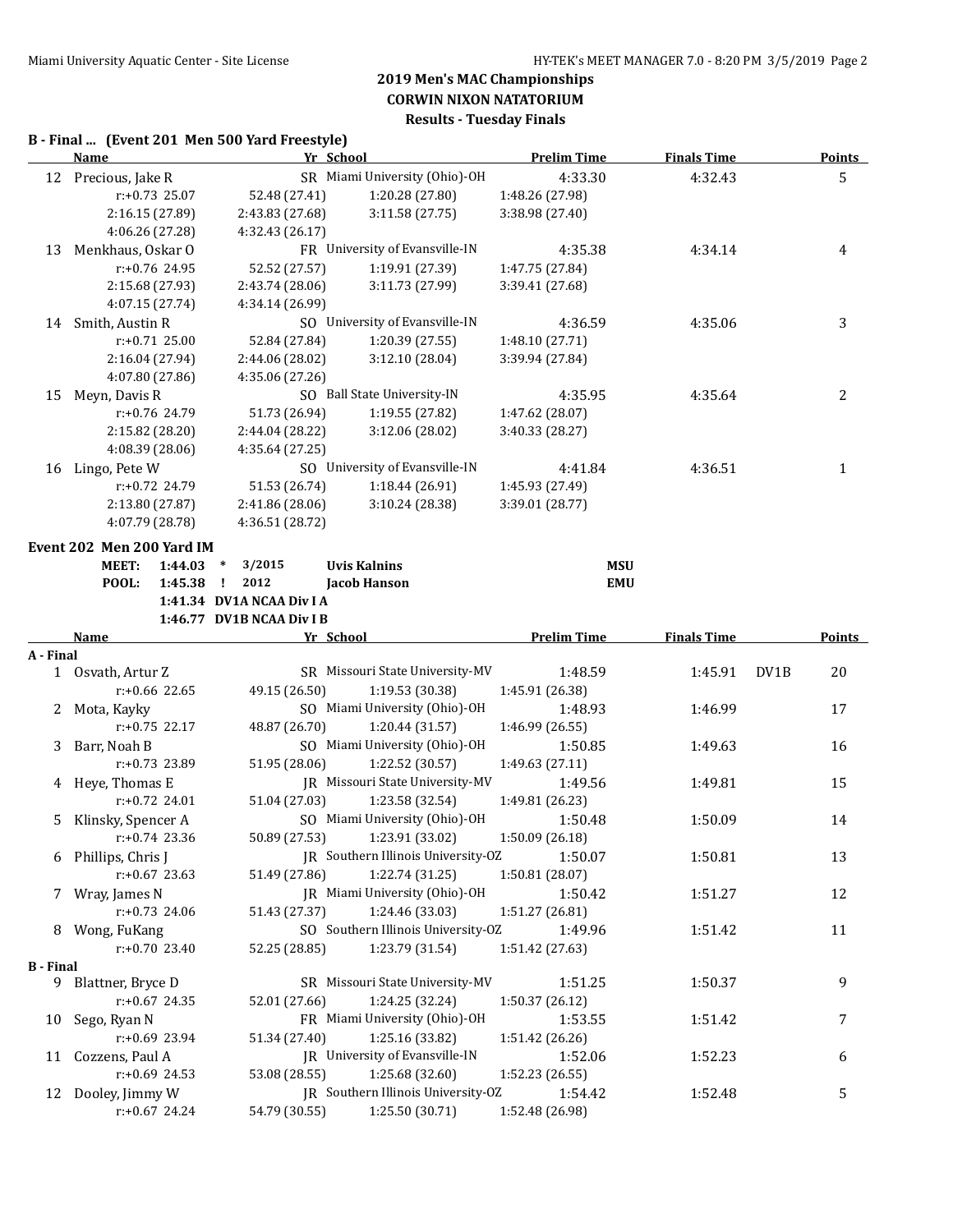## **B - Final ... (Event 202 Men 200 Yard IM)**

|                  | <b>Name</b>                     |                         | Yr School                              | <b>Prelim Time</b> | <b>Finals Time</b> | <b>Points</b>  |
|------------------|---------------------------------|-------------------------|----------------------------------------|--------------------|--------------------|----------------|
|                  | 13 Manuello, Drake              |                         | FR Southern Illinois University-OZ     | 1:53.66            | 1:52.87            | $\overline{4}$ |
|                  | $r: +0.62$ 24.40                | 53.64 (29.24)           | 1:26.07 (32.43)                        | 1:52.87 (26.80)    |                    |                |
|                  | 14 Ball, Spencer R              |                         | JR Ball State University-IN            | 1:52.93            | 1:53.36            | 3              |
|                  | r:+0.69 24.55                   | 53.21 (28.66)           | 1:26.21 (33.00)                        | 1:53.36 (27.15)    |                    |                |
| 15               | Stamatin, Alexander N           |                         | FR Missouri State University-MV        | 1:52.28            | 1:53.75            | $\overline{2}$ |
|                  | r:+0.69 24.23                   | 53.86 (29.63)           | 1:25.96 (32.10)                        | 1:53.75 (27.79)    |                    |                |
|                  | 16 Ackley, Logan M              |                         | JR Ball State University-IN            | 1:54.00            | 1:53.96            | $\mathbf{1}$   |
|                  | r:+0.80 25.02                   | 52.39 (27.37)           | 1:27.58 (35.19)                        | 1:53.96 (26.38)    |                    |                |
|                  | Event 203 Men 50 Yard Freestyle |                         |                                        |                    |                    |                |
|                  | <b>MEET:</b><br>$19.57$ *       | 3/2009                  | <b>Derick Roe</b>                      | <b>EMU</b>         |                    |                |
|                  | POOL:<br>19.38                  | 2008<br>÷.              | <b>Josh Schneider</b>                  | <b>UC</b>          |                    |                |
|                  |                                 | 19.00 DV1A NCAA Div I A |                                        |                    |                    |                |
|                  |                                 | 19.96 DV1B NCAA Div I B |                                        |                    |                    |                |
|                  | <u>Name</u>                     |                         | Yr School                              | <b>Prelim Time</b> | <b>Finals Time</b> | <b>Points</b>  |
| A - Final        |                                 |                         |                                        |                    |                    |                |
|                  | 1 Paloschi, Lucas               |                         | SR Missouri State University-MV        | 20.11              | 20.02              | 20             |
|                  | $r: +0.72$                      |                         |                                        |                    |                    |                |
| $*2$             | Wamsley, Nic                    |                         | FR Miami University (Ohio)-OH          | 20.23              | 20.03              | 16.50          |
|                  | $r: +0.62$                      |                         |                                        |                    |                    |                |
| $*2$             | Ward, Nick P                    |                         | JR Miami University (Ohio)-OH          | 20.17              | 20.03              | 16.50          |
|                  | $r: +0.65$                      |                         |                                        |                    |                    |                |
| 4                | Senn, Samuel B                  |                         | JR Missouri State University-MV        | 20.30              | 20.12              | 15             |
|                  | $r: +0.69$                      |                         |                                        |                    |                    |                |
| 5                | Hajtman, Tamas                  |                         | JR Southern Illinois University-OZ     | 20.34              | 20.40              | 14             |
|                  | $r: +0.65$                      |                         |                                        |                    |                    |                |
| 6                | Chelberg, Robert                |                         | FR Southern Illinois University-OZ     | 20.61              | 20.61              | 13             |
|                  | $r: +0.75$                      |                         |                                        |                    |                    |                |
| 7                | Valentim, Diego G               |                         | SO Miami University (Ohio)-OH          | 20.67              | 20.63              | 12             |
|                  | $r: +0.68$                      |                         |                                        |                    |                    |                |
| 8                | Garman, Reilly R                |                         | SR Southern Illinois University-OZ     | 20.66              | 20.65              | 11             |
|                  | $r: +0.72$                      |                         |                                        |                    |                    |                |
| <b>B</b> - Final |                                 |                         |                                        |                    |                    |                |
| 9                | Bish, Blair C<br>$r: +0.65$     |                         | SR Missouri State University-MV        | 20.69              | 20.43              | 9              |
| 10               | Schultz, Jake T                 |                         | <b>IR</b> Missouri State University-MV | 20.72              | 20.62              | 7              |
|                  | $r: +0.71$                      |                         |                                        |                    |                    |                |
|                  | 11 Andjelic, Nikola             |                         | SR Miami University (Ohio)-OH          | 20.86              | 20.78              | 6              |
|                  | $r: +0.67$                      |                         |                                        |                    |                    |                |
| 12               | Andrew, Ben H                   |                         | JR Ball State University-IN            | 20.80              | 20.91              | 5              |
|                  | $r: +0.67$                      |                         |                                        |                    |                    |                |
| 13               | Duke, Matt R                    |                         | SR University of Evansville-IN         | 21.12              | 20.98              | 4              |
|                  | $r: +0.62$                      |                         |                                        |                    |                    |                |
| 14               | Bettner, Chase D                |                         | SR Miami University (Ohio)-OH          | 20.95              | 21.14              | 3              |
|                  | $r: +0.76$                      |                         |                                        |                    |                    |                |
| 15               | McLarty, Duncan E               |                         | FR Ball State University-IN            | 21.25              | 21.18              | $\overline{c}$ |
|                  | $r: +0.73$                      |                         |                                        |                    |                    |                |
| 16               | Gotsch, Kai A                   |                         | FR Missouri State University-MV        | 21.28              | 21.35              | $\mathbf{1}$   |
|                  |                                 |                         |                                        |                    |                    |                |

r:+0.69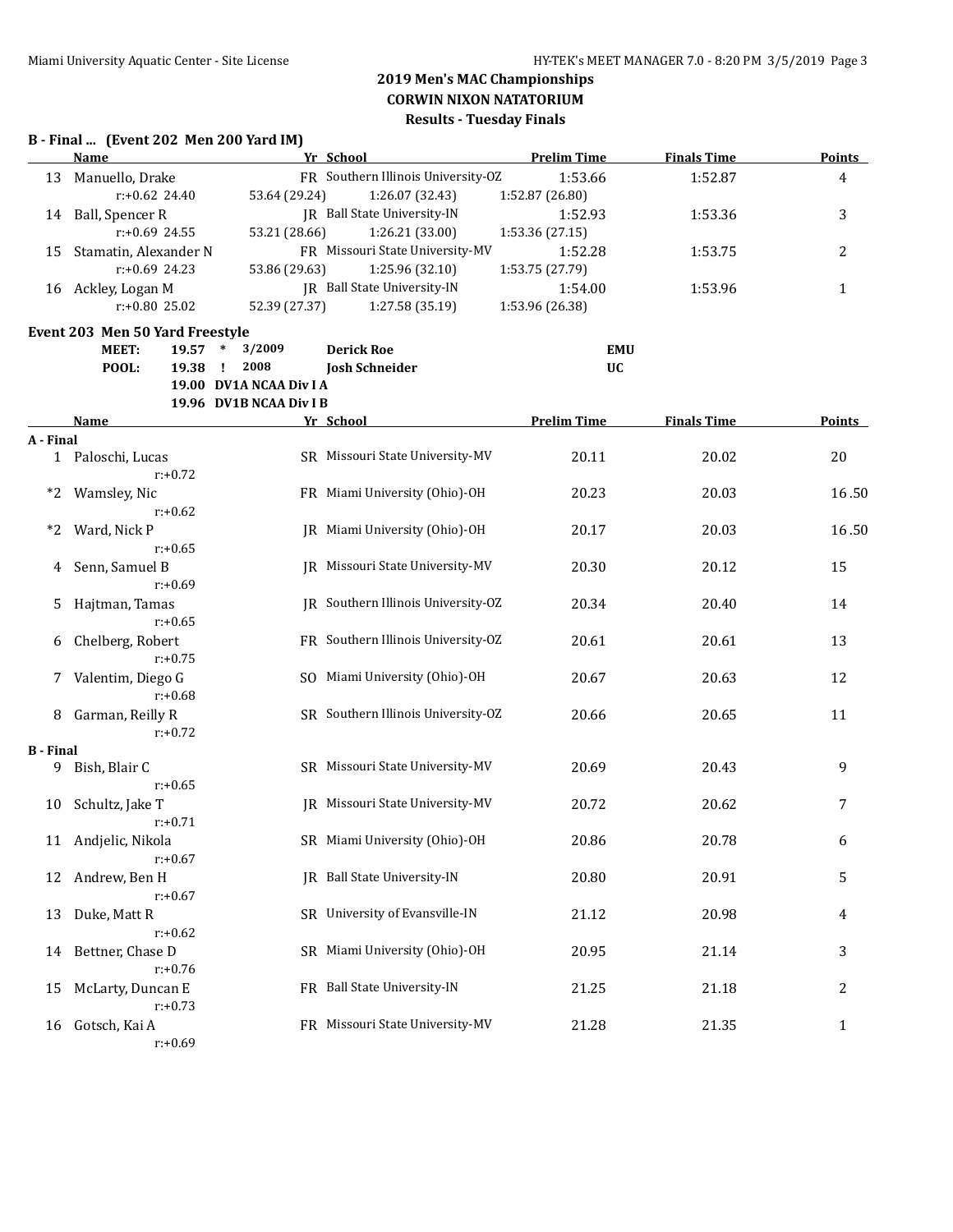**L Paloschi, J Schultz, B Bish, S Senn**

**L Paloschi, J Schultz, B Bish, S Senn**

**Missouri State University 12.533 MOST -MV** 

**POOLS POOLS 2.19.53 2.19.53 2.19.53 2.19.53 2.19.53 2.29.53 2.29.53 2.29.53 2.29.53 2.29.53 2.29.53 2.29.53 2.29.53 2.29.53 2.29.53 2.29.53 2.29.53 2.20.53 2.20.53 2.20.53 2.** 

## **Event 204 Men 200 Yard Freestyle Relay**

|                 | 1:17.41 DV1A NCAA Div I A |  |
|-----------------|---------------------------|--|
|                 | POOL: 1:19.53 ! 2/28/2018 |  |
| MEET: 1:19.53 * | 2/28/2018                 |  |

#### **1:18.11 DV1B NCAA Div I B**

|   | Team                            | Relav                    |                             | <b>Seed Time</b>              | <b>Finals Time</b>           | <b>Points</b> |
|---|---------------------------------|--------------------------|-----------------------------|-------------------------------|------------------------------|---------------|
|   | 1 Missouri State University-MV  | A                        |                             | 1:19.85                       | 1:19.58                      | 40            |
|   | 1) Paloschi, Lucas SR           | 2) r:0.24 Bish, Blair SR |                             | 3) r:0.06 Senn, Samuel JR     | 4) r:0.12 Schultz, Jake JR   |               |
|   | $r: +9.44$ 20.08                | 40.39 (20.31)            | 59.73 (19.34)               | 1:19.58(19.85)                |                              |               |
| 2 | Miami University (Ohio)-OH      | A                        |                             | 1:21.80                       | 1:20.23                      | 34            |
|   | 1) Wamsley, Nic FR              | 2) r:0.27 Ward, Nick JR  |                             | 3) r:0.32 Peloquin, Jacob JR  | 4) r:0.22 Moussalem, Iago JR |               |
|   | $r: +0.66$ 20.11                | 39.97 (19.86)            | 1:00.31(20.34)              | 1:20.23 (19.92)               |                              |               |
| 3 | Southern Illinois University-OZ | A                        |                             | 1:23.83                       | 1:20.32                      | 32            |
|   | 1) Hajtman, Tamas JR            |                          | 2) r:0.14 Garman, Reilly SR | 3) r:+0.0 Chelberg, Robert FR | 4) $r:0.11$ Yeap, Zheng SO   |               |
|   | $r: +9.01$ 20.52                | 40.65(20.13)             | 1:00.46(19.81)              | 1:20.32 (19.86)               |                              |               |
| 4 | University of Evansville-IN     | A                        |                             | 1:24.44                       | 1:23.25                      | 30            |
|   | 1) Pattinson, Credence K SO     | 2) r:0.21 Duke, Matt SR  |                             | 3) r:0.35 James, Eli SO       | 4) r:0.42 Sutphin, Jared SR  |               |
|   | r:11.98 20.83                   | 41.16 (20.33)            | 1:02.10(20.94)              | 1:23.25(21.15)                |                              |               |
|   | 5 Ball State University-IN      | A                        |                             | 1:25.32                       | 1:23.36                      | 28            |
|   | 1) Andrew, Ben HJR              |                          | 2) r:0.17 Weeks, Drew SO    | 3) r:0.11 Meyn, Davis SO      | 4) r:0.30 McLarty, Duncan FR |               |
|   | r:12.86 21.02                   | 41.79 (20.77)            | 1:02.65(20.86)              | 1:23.36 (20.71)               |                              |               |
|   | Southern Illinois University-OZ | B                        |                             | 1:26.26                       | <b>SCR</b>                   |               |
|   | Southern Illinois University-OZ |                          |                             | 1:28.28                       | <b>SCR</b>                   |               |

## **Event 205 Men 1 mtr Diving**

|                  | MEET:<br>389.90<br>∗  | 3/2013  | <b>Jeffery Craig</b>            | <b>EMU</b>   |                     |        |
|------------------|-----------------------|---------|---------------------------------|--------------|---------------------|--------|
|                  | POOL:<br>445.20       | 12/2011 | <b>Chao He</b>                  |              | Guangong            |        |
|                  | <b>Name</b>           |         | Yr School                       | Prelim Score | <b>Finals Score</b> | Points |
| A - Final        |                       |         |                                 |              |                     |        |
|                  | Moncino, Harrison T   | SR.     | Miami University (Ohio)-OH      | 330.40       | 344.25              | 20     |
| 2                | Nash, Ryan A          | SR      | Miami University (Ohio)-OH      | 259.20       | 295.05              | 17     |
| 3                | Claunch, Michael W    | SO.     | Missouri State University-MV    | 298.60       | 282.60              | 16     |
| 4                | Hoffmann-Dussome, Kai | IR      | Southern Illinois University-OZ | 264.50       | 273.90              | 15     |
| 5                | Wiedemann, Sam C      | SO.     | Miami University (Ohio)-OH      | 270.95       | 266.05              | 14     |
| 6                | Ongay, Hunter H       | FR      | Ball State University-IN        | 267.00       | 262.45              | 13     |
|                  | Mercado, Eli          | IR      | Southern Illinois University-OZ | 267.10       | 260.65              | 12     |
| 8                | Spence, John D        | FR      | Missouri State University-MV    | 257.45       | 234.95              | 11     |
| <b>B</b> - Final |                       |         |                                 |              |                     |        |
| 9                | Marcano, Miguel M     | SR.     | University of Evansville-IN     | 256.95       | 238.60              | 9      |
| 10               | Dean, Gabe T          | SR      | <b>Ball State University-IN</b> | 226.20       | 233.80              | 7      |
| 11               | Fischer, Trevor C     | FR      | Missouri State University-MV    | 218.40       | 212.15              | 6      |
| 12               | Wolfe, Sean T         | SO.     | <b>Ball State University-IN</b> | 192.55       | 210.80              | 5      |
| 13               | Matheis, Trey A       | SO.     | <b>Ball State University-IN</b> | 162.80       | 160.60              | 4      |
|                  |                       |         |                                 |              |                     |        |

## **Scores - Men**

## Men - Team Rankings - Through Event 205

| 1. Miami University (Ohio)      | 326 | 2. Missouri State University | 323 |
|---------------------------------|-----|------------------------------|-----|
| 3. Southern Illinois University | 214 | 4. Ball State University     | 126 |
| 5. University of Evansville     |     |                              |     |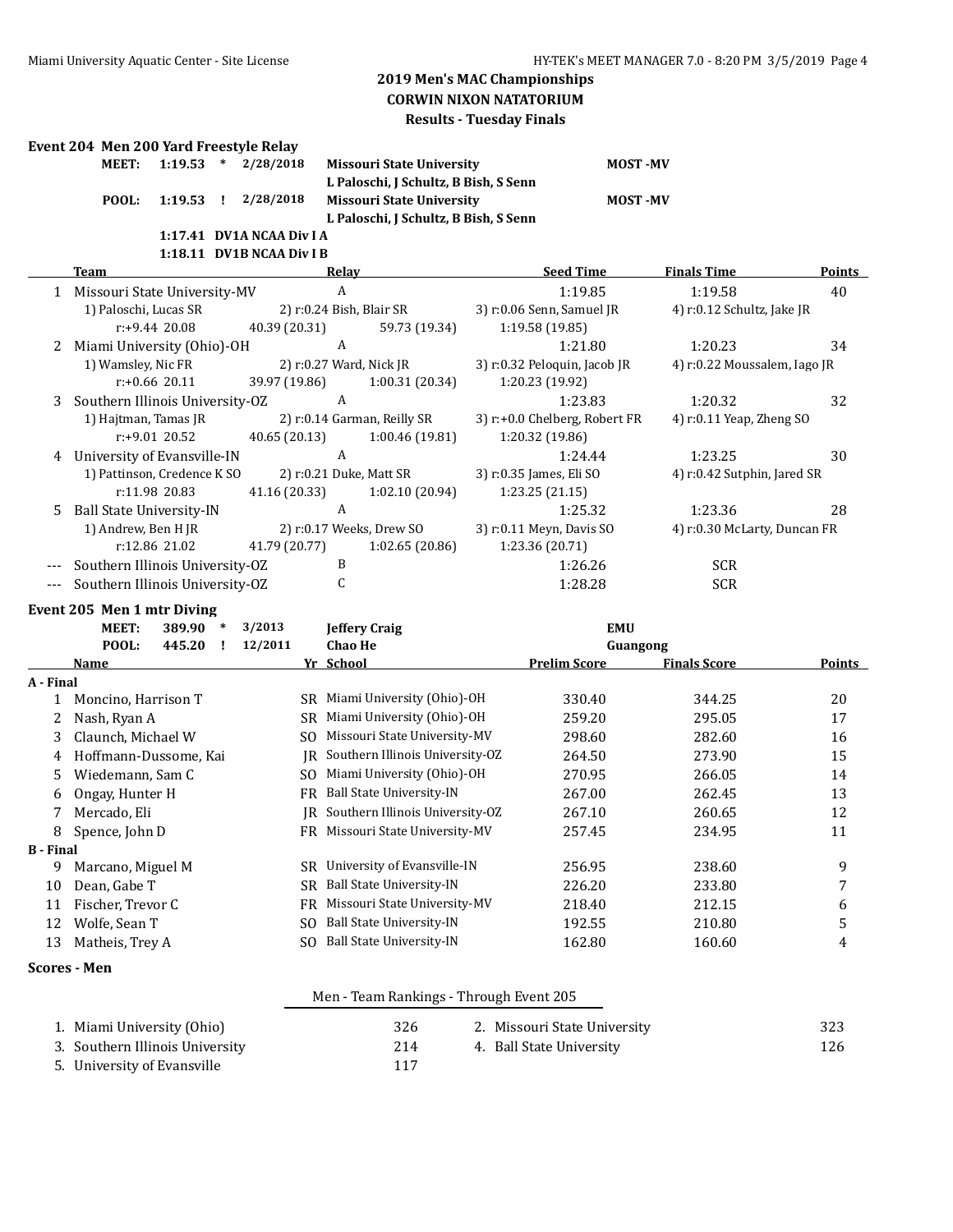# **2019 Men's MAC Championships CORWIN NIXON NATATORIUM**

**Results - Wednesday Final**

| Event 301  Men 400 Yard IM |  |  |  |
|----------------------------|--|--|--|
|                            |  |  |  |

|                  | 3:39.37             |     | <b>DV1A NCAA Div I A</b> |                    |                   |
|------------------|---------------------|-----|--------------------------|--------------------|-------------------|
|                  | 3:51.46             |     | <b>DV1B NCAA Div I B</b> |                    |                   |
|                  | Name                |     | YrSchool                 | <b>Finals Time</b> |                   |
| A - Final        |                     |     |                          |                    |                   |
| 1                | McGuire, James C    | SO. | MIOH-OH                  | 3:50.84            | DV <sub>1</sub> B |
| 2                | Mota, Kayky         | SO. | MIOH-OH                  | 3:50.95            | DV1B              |
| 3                | Thomas, Antonio B   | IR  | MOST-MV                  | 3:52.67            |                   |
| 4                | Kang, Minki         | SR  | MOST-MV                  | 3:54.14            |                   |
| 5                | Cole, Christopher G | SR  | SIU-OZ                   | 3:54.82            |                   |
| 6                | Blattner, Bryce D   | SR  | MOST-MV                  | 3:55.11            |                   |
| 7                | Manuello, Drake     | FR  | SIU-OZ                   | 4:02.22            |                   |
| 8                | Sego, Ryan N        | FR  | MIOH-OH                  | 4:04.79            |                   |
| <b>B</b> - Final |                     |     |                          |                    |                   |
| 9                | Cozzens, Paul A     | IR  | UE-IN                    | 4:00.32            |                   |
| 10               | Berquist, Kyle D    | SO. | SIU-OZ                   | 4:03.58            |                   |
| 11               | Killian, David R    | FR  | UE-IN                    | 4:07.24            |                   |
| 12               | Witteveen, Bennet K | FR  | <b>BALL-IN</b>           | 4:13.58            |                   |
| 13               | Tan, Ee E           | FR  | UE-IN                    | 4:17.17            |                   |
| 14               | Luddy, Jack W       | IR  | BALL-IN                  | 4:17.34            |                   |
| 15               | Jackowiak, Ryan M   | SO. | <b>BALL-IN</b>           | 4:23.16            |                   |

## **Event 302 Men 100 Yard Butterfly**

|                  | 45.24                 | <b>DV1A NCAA Div I A</b> |                          |                    |      |
|------------------|-----------------------|--------------------------|--------------------------|--------------------|------|
|                  | 47.43                 |                          | <b>DV1B NCAA Div I B</b> |                    |      |
|                  | Name                  |                          | YrSchool                 | <b>Finals Time</b> |      |
| A - Final        |                       |                          |                          |                    |      |
| 1                | Moussalem, Iago       | IR                       | MIOH-OH                  | 46.37              | DV1B |
| 2                | Osvath, Artur Z       | SR                       | MOST-MV                  | 46.88              | DV1B |
| 3                | Peloquin, Jacob R     | IR                       | MIOH-OH                  | 47.52              |      |
| 4                | Klinsky, Spencer A    | SO.                      | MIOH-OH                  | 47.98              |      |
| 5                | Schultz, Jake T       | IR                       | MOST-MV                  | 48.34              |      |
| 6                | Ripp, Conner D        | IR                       | MOST-MV                  | 48.62              |      |
| 7                | Andrew, Ben H         | JR                       | <b>BALL-IN</b>           | 48.91              |      |
| 8                | Hajtman, Tamas        | IR                       | SIU-OZ                   | 49.12              |      |
| <b>B</b> - Final |                       |                          |                          |                    |      |
| 9                | Paloschi, Lucas       | SR                       | MOST-MV                  | 49.15              |      |
| 10               | Pattinson, Credence K | SO.                      | UE-IN                    | 49.47              |      |
| 11               | Bettner, Chase D      | <b>SR</b>                | MIOH-OH                  | 49.65              |      |
| 12               | Abdelbaky, Mohamed    | FR                       | MOST-MV                  | 49.75              |      |
| 13               | Netzel, Alex W        | <b>SR</b>                | SIU-OZ                   | 49.76              |      |
| 14               | Tuthill, Alec P       | SR                       | <b>BALL-IN</b>           | 49.83              |      |
| 15               | Sagan, Zack K         | JR                       | UE-IN                    | 51.41              |      |
| 16               | Wood, Ryan M          | SO.                      | UE-IN                    | 51.44              |      |
|                  |                       |                          |                          |                    |      |

#### **Event 303 Men 200 Yard Freestyle**

|           | 1:32.13           |     | DV1A NCAA Div I A        |                    |
|-----------|-------------------|-----|--------------------------|--------------------|
|           | 1:36.32           |     | <b>DV1B NCAA Div I B</b> |                    |
|           | Name              |     | YrSchool                 | <b>Finals Time</b> |
| A - Final |                   |     |                          |                    |
| 1         | Krawczyk, Pawel   | FR  | MOST-MV                  | 1:36.73            |
| 2         | Garman, Reilly R  | SR. | SIU-OZ                   | 1:36.80            |
| 3         | Wheeler, Gordon W | SΟ  | MIOH-OH                  | 1:37.37            |
| 4         | Valentim, Diego G | SΟ  | MIOH-OH                  | 1:39.03            |
| 5         | Wamsley, Nic      | FR. | MIOH-OH                  | 1:39.26            |
| 6         | Yeap, Zheng       | SO. | SIU-OZ                   | 1:39.35            |

| 7                | Ward, Nick P                               | JR. | MIOH-OH                  | 1:39.53            |                   |  |  |  |
|------------------|--------------------------------------------|-----|--------------------------|--------------------|-------------------|--|--|--|
|                  | 8 Moussalem, Iago                          | JR. | MIOH-OH                  | 1:44.06            |                   |  |  |  |
| <b>B</b> - Final |                                            |     |                          |                    |                   |  |  |  |
|                  | 9 Odent, Sebastian                         |     | FR MOST-MV               | 1:39.95            |                   |  |  |  |
|                  | 10 Hudson, Brandt H                        |     | IR UE-IN                 | 1:40.02            |                   |  |  |  |
|                  | 11 Douglas, Kevin E                        | SR  | MOST-MV                  | 1:40.22            |                   |  |  |  |
|                  | 12 Smith, Austin R                         |     | SO UE-IN                 | 1:41.04            |                   |  |  |  |
|                  | 13 Meyn, Davis R                           |     | SO BALL-IN               | 1:41.11            |                   |  |  |  |
|                  | 14 Kluge, Kevin R                          |     | JR SIU-OZ                | 1:41.25            |                   |  |  |  |
|                  | 15 Menkhaus, Oskar O                       |     | FR UE-IN                 | 1:42.05            |                   |  |  |  |
|                  | 16 Gotsch, Kai A                           |     | FR MOST-MV               | 1:42.15            |                   |  |  |  |
|                  |                                            |     |                          |                    |                   |  |  |  |
|                  | <b>Event 304 Men 100 Yard Breaststroke</b> |     |                          |                    |                   |  |  |  |
|                  | 51.73                                      |     | DV1A NCAA Div I A        |                    |                   |  |  |  |
|                  | 54.27                                      |     | <b>DV1B NCAA Div I B</b> |                    |                   |  |  |  |
|                  | Name                                       |     | YrSchool                 | <b>Finals Time</b> |                   |  |  |  |
| A - Final        |                                            |     |                          |                    |                   |  |  |  |
|                  | 1 Bish, Blair C                            |     | SR MOST-MV               | 52.86              | DV1B              |  |  |  |
|                  | 2 Wong, FuKang                             | SO. | SIU-OZ                   | 53.86              | DV1B              |  |  |  |
|                  | 3 Barr, Noah B                             | SO  | MIOH-OH                  | 53.91              | DV <sub>1</sub> B |  |  |  |
|                  | 4 Stamatin, Alexander N                    |     | FR MOST-MV               | 54.72              |                   |  |  |  |
|                  | 5 Senn, Samuel B                           |     | JR MOST-MV               | 55.13              |                   |  |  |  |
|                  | 6 Andjelic, Nikola                         | SR  | MIOH-OH                  | 55.33              |                   |  |  |  |
|                  | 7 Phillips, Chris J                        | JR. | SIU-OZ                   | 55.60              |                   |  |  |  |
|                  | 8 Brockman, Blake J                        | SO. | MIOH-OH                  | 55.94              |                   |  |  |  |
| <b>B</b> - Final |                                            |     |                          |                    |                   |  |  |  |
| 9                | Dooley, Jimmy W                            |     | JR SIU-OZ                | 56.20              |                   |  |  |  |
|                  | 10 Keesling, Aaron M                       | SO  | MOST-MV                  | 56.53              |                   |  |  |  |
|                  | 11 James, Eli M                            |     | SO UE-IN                 | 56.59              |                   |  |  |  |
|                  | 12 Reichle, Zach M                         |     | SR BALL-IN               | 57.13              |                   |  |  |  |
|                  | 13 Powell, Jacob B                         |     | SO BALL-IN               | 57.20              |                   |  |  |  |
|                  | 14 Nondorf, Luke C                         |     | SR BALL-IN               | 57.35              |                   |  |  |  |
|                  | 15 Berquist, Kyle D                        |     | SO SIU-OZ                | 57.52              |                   |  |  |  |
|                  | 16 Lively, Pierce P                        |     | SO UE-IN                 | 57.74              |                   |  |  |  |
|                  |                                            |     |                          |                    |                   |  |  |  |
|                  | Event 305 Men 100 Yard Backstroke          |     |                          |                    |                   |  |  |  |
|                  | 45.12                                      |     | <b>DV1A NCAA Div I A</b> |                    |                   |  |  |  |
|                  | 47.77                                      |     | <b>DV1B NCAA Div I B</b> |                    |                   |  |  |  |
|                  | Name                                       |     | YrSchool                 | <b>Finals Time</b> |                   |  |  |  |
| A - Final        |                                            |     |                          |                    |                   |  |  |  |
| 1                | Peloquin, Jacob R                          | JR  | MIOH-OH                  | 47.87              |                   |  |  |  |
| 2                | Ripp, Conner D                             | JR  | MOST-MV                  | 48.54              |                   |  |  |  |
| 3                | Precious, Jake R                           | SR  | MIOH-OH                  | 48.96              |                   |  |  |  |
| $*4$             | Pattinson, Credence K                      | SO  | UE-IN                    | 49.39              |                   |  |  |  |
| $*4$             | Wray, James N                              | JR  | MIOH-OH                  | 49.39              |                   |  |  |  |
| 6                | Schultz, Jake T                            | JR  | MOST-MV                  | 49.68              |                   |  |  |  |
| 7                | Heye, Thomas E                             | JR  | MOST-MV                  | 49.96              |                   |  |  |  |
| 8                | Hudson, Brandt H                           | JR  | UE-IN                    | 50.24              |                   |  |  |  |
| <b>B</b> - Final |                                            |     |                          |                    |                   |  |  |  |
| 9                | Lehane, Ryan J                             | JR  | SIU-OZ                   | 50.39              |                   |  |  |  |
| $*10$            | Ackley, Logan M                            | JR  | <b>BALL-IN</b>           | 50.84              |                   |  |  |  |
| $*10$            | Netzel, Alex W                             | SR  | SIU-OZ                   | 50.84              |                   |  |  |  |
| 12               | Ball, Spencer R                            | JR  | <b>BALL-IN</b>           | 52.20              |                   |  |  |  |
| 13               | Luddy, Jack W                              | JR  | BALL-IN                  | 54.28              |                   |  |  |  |
|                  |                                            |     |                          |                    |                   |  |  |  |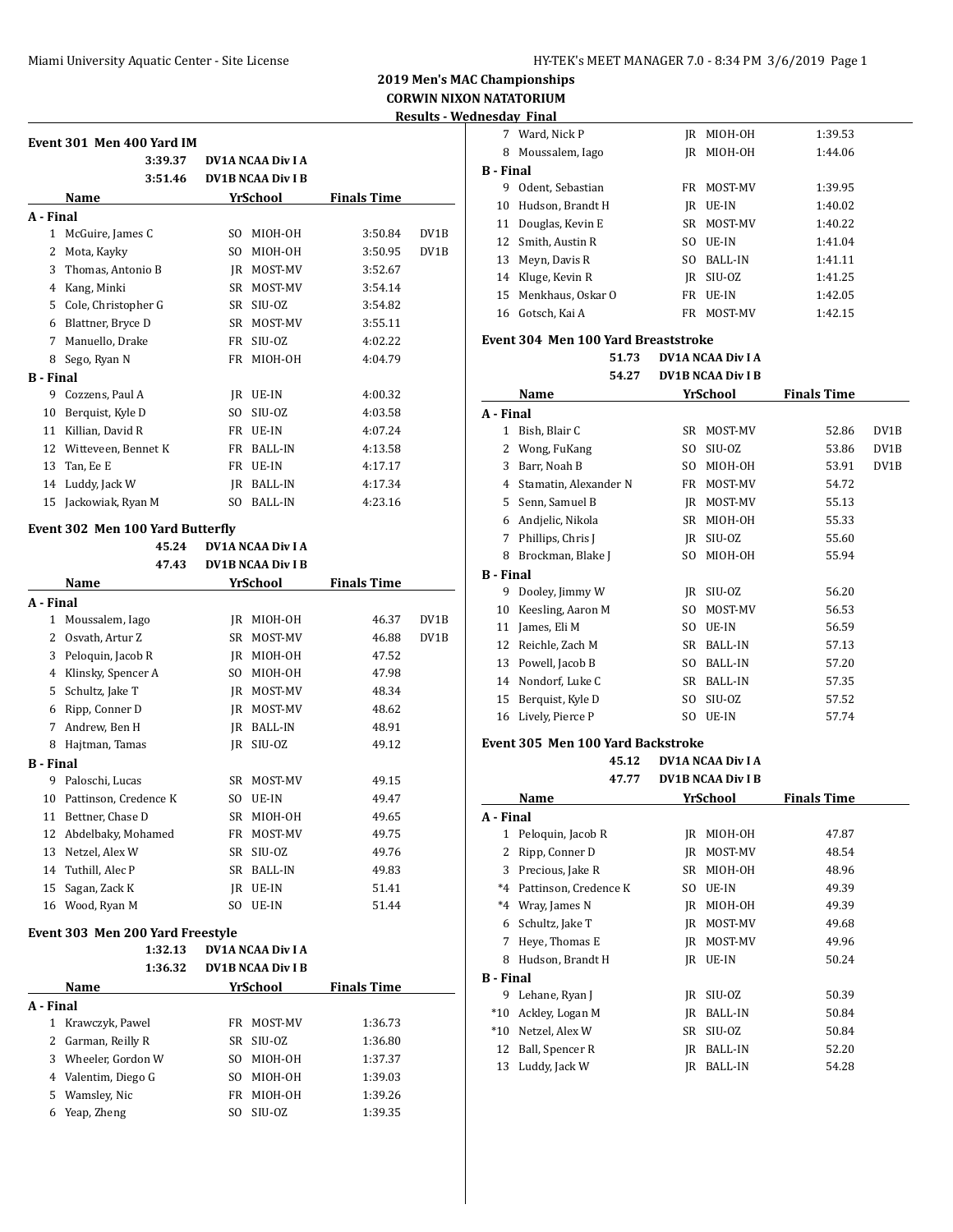|               | 3:06.78                     | <b>DV1A NCAA Div I A</b> |                    |
|---------------|-----------------------------|--------------------------|--------------------|
|               | 3:08.33                     | <b>DV1B NCAA Div I B</b> |                    |
|               | Team                        | Relay                    | <b>Finals Time</b> |
| $\mathbf{1}$  | MOST-MV                     | A                        | 3:10.71            |
|               | 1) Ripp, Conner D JR        | 2) Bish, Blair C SR      |                    |
|               | 3) Osvath, Artur Z SR       | 4) Paloschi, Lucas SR    |                    |
| $\mathcal{L}$ | MIOH-OH                     | A                        | 3:10.85            |
|               | 1) Peloquin, Jacob R JR     | 2) Barr, Noah B SO       |                    |
|               | 3) Mota, Kayky SO           | 4) Ward, Nick P JR       |                    |
| 3             | SIU-OZ                      | A                        | 3:18.41            |
|               | 1) Lehane, Ryan J JR        | 2) Wong, FuKang SO       |                    |
|               | 3) Hajtman, Tamas JR        | 4) Garman, Reilly R SR   |                    |
| 4             | BALL-IN                     | A                        | 3:22.22            |
|               | 1) Ackley, Logan M JR       | 2) Reichle, Zach M SR    |                    |
|               | 3) Andrew, Ben H JR         | 4) McLarty, Duncan E FR  |                    |
| 5.            | UE-IN                       | A                        | 3:22.56            |
|               | 1) Hudson, Brandt H JR      | 2) James, Eli M SO       |                    |
|               | 3) Pattinson, Credence K SO | 4) Sutphin, Jared W SR   |                    |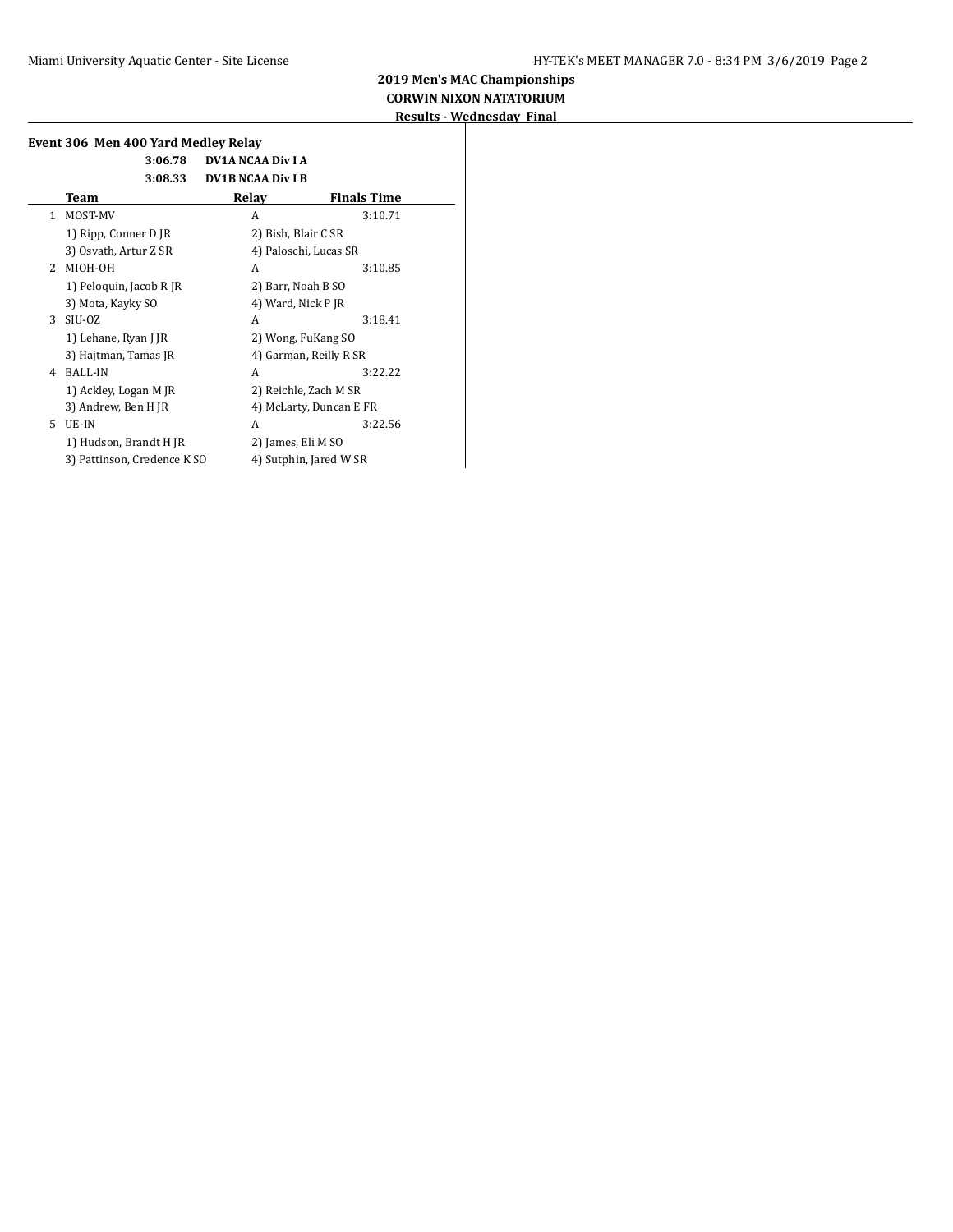# **2019 Men's MAC Championships CORWIN NIXON NATATORIUM**

**Results - Thursday Final**

## **Event 307 Men 3 mtr Diving**

|           | 320.00                |     | <b>DV1A NCAA Div I A</b> |                     |      |
|-----------|-----------------------|-----|--------------------------|---------------------|------|
|           | Name                  |     | YrSchool                 | <b>Finals Score</b> |      |
| A - Final |                       |     |                          |                     |      |
| 1         | Moncino, Harrison T   | SR  | MIOH-OH                  | 354.05              | DV1A |
| 2         | Nash, Ryan A          | SR  | MIOH-OH                  | 353.20              | DV1A |
| 3         | Hoffmann-Dussome, Kai | IR  | SIU-OZ                   | 305.05              |      |
| 4         | Claunch, Michael W    | SO. | MOST-MV                  | 291.95              |      |
| 5         | Wiedemann, Sam C      | SO. | MIOH-OH                  | 280.85              |      |
| 6         | Mercado, Eli          | IR  | SIU-OZ                   | 256.95              |      |
| 7         | Ongay, Hunter H       | FR  | <b>BALL-IN</b>           | 255.85              |      |
| 8         | Spence, John D        | FR  | MOST-MV                  | 251.80              |      |
| B - Final |                       |     |                          |                     |      |
| 9         | Marcano, Miguel M     | SR  | UE-IN                    | 233.90              |      |
| 10        | Dean, Gabe T          | SR  | <b>BALL-IN</b>           | 219.20              |      |
| 11        | Fischer, Trevor C     | FR  | MOST-MV                  | 213.65              |      |
| 12        | Wolfe, Sean T         | SO. | <b>BALL-IN</b>           | 193.35              |      |
| 13        | Matheis, Trey A       | SO. | <b>BALL-IN</b>           | 183.20              |      |

#### **Event 401 Men 1650 Yard Freestyle**

|          | 14:39.56            | <b>DV1A NCAA Div I A</b> |                          |                    |      |
|----------|---------------------|--------------------------|--------------------------|--------------------|------|
|          | 15:26.19            |                          | <b>DV1B NCAA Div I B</b> |                    |      |
|          | Name                |                          | YrSchool                 | <b>Finals Time</b> |      |
| 1        | Krawczyk, Pawel     | FR                       | MOST-MV                  | 15:07.57           | DV1B |
| 2        | Thomas, Antonio B   | IR                       | MOST-MV                  | 15:14.11           | DV1B |
| 3        | Kang, Minki         | <b>SR</b>                | MOST-MV                  | 15:17.66           | DV1B |
| 4        | Odent, Sebastian    | FR                       | MOST-MV                  | 15:24.95           | DV1B |
| 5        | Cole, Christopher G | SR                       | SIU-OZ                   | 15:44.75           |      |
| 6        | Kluge, Kevin R      | JR                       | SIU-OZ                   | 15:49.30           |      |
| 7        | McGuire, James C    | SO.                      | MIOH-OH                  | 15:53.87           |      |
| 8        | Crist, Brandon T    | FR                       | MIOH-OH                  | 15:56.35           |      |
| 9        | Douglas, Kevin E    | SR                       | MOST-MV                  | 16:02.50           |      |
| 10       | Menkhaus, Oskar O   | FR                       | UE-IN                    | 16:18.93           |      |
| 11       | Abu-Shanab, Samad T | IR                       | UE-IN                    | 16:27.05           |      |
| 12       | Lingo, Pete W       | SO.                      | UE-IN                    | 16:27.34           |      |
| 13       | Meyn, Davis R       | SO.                      | <b>BALL-IN</b>           | 16:28.46           |      |
| 14       | Tan, Ee E           | FR                       | UE-IN                    | 16:38.38           |      |
| 15       | Stern, Michael M    | SO.                      | SIU-OZ                   | 16:42.52           |      |
| 16       | Luddy, Jack W       | JR                       | <b>BALL-IN</b>           | 16:51.84           |      |
| 17       | Jackowiak, Ryan M   | SO.                      | <b>BALL-IN</b>           | 17:00.12           |      |
| $\cdots$ | Theobald, Austin A  | SO.                      | MIOH-OH                  | X15:41.35          |      |

#### **Event 402 Men 200 Yard Backstroke**

|           |                     | 1:39.38 | <b>DV1A NCAA Div I A</b> |                          |                    |  |
|-----------|---------------------|---------|--------------------------|--------------------------|--------------------|--|
|           |                     | 1:45.04 |                          | <b>DV1B NCAA Div I B</b> |                    |  |
|           | Name                |         |                          | YrSchool                 | <b>Finals Time</b> |  |
| A - Final |                     |         |                          |                          |                    |  |
| 1         | Ripp, Conner D      |         | IR                       | MOST-MV                  | 1:46.65            |  |
|           | Wray, James N       |         | IR                       | MIOH-OH                  | 1:47.40            |  |
| 3         | Precious, Jake R    |         | SR.                      | MIOH-OH                  | 1:47.46            |  |
| 4         | Ackley, Logan M     |         | IR                       | <b>BALL-IN</b>           | 1:48.74            |  |
| 5.        | Blattner, Bryce D   |         | SR.                      | MOST-MV                  | 1:49.14            |  |
| 6         | Heye, Thomas E      |         | IR                       | MOST-MV                  | 1:49.29            |  |
|           | Lehane, Ryan J      |         | IR                       | SIU-OZ                   | 1:49.33            |  |
| 8         | Cole, Christopher G |         | SR                       | SIU-OZ                   | 1:51.78            |  |
|           |                     |         |                          |                          |                    |  |

| <b>B</b> - Final |                          |     |                |         |
|------------------|--------------------------|-----|----------------|---------|
|                  | 9 Peloquin, Jacob R      |     | IR MIOH-OH     | 1:49.61 |
|                  | 10 Netzel, Alex W        |     | SR SIU-0Z      | 1:49.70 |
|                  | 11 Pattinson, Credence K | SO. | UE-IN          | 1:50.46 |
|                  | 12 Hudson, Brandt H      |     | IR UE-IN       | 1:51.74 |
|                  | 13 Killian, David R      |     | FR UE-IN       | 1:54.12 |
|                  | 14 Ball, Spencer R       | IR  | <b>BALL-IN</b> | 1:54.64 |

## **Event 403 Men 100 Yard Freestyle**

| 41.88 | DV1A NCAA Div I A        |
|-------|--------------------------|
| 43.80 | <b>DV1B NCAA Div I B</b> |

|                  | Name              |     | YrSchool       | <b>Finals Time</b> |  |
|------------------|-------------------|-----|----------------|--------------------|--|
| A - Final        |                   |     |                |                    |  |
| 1                | Paloschi, Lucas   | SR  | MOST-MV        | 44.28              |  |
| 2                | Wamsley, Nic      | FR  | MIOH-OH        | 44.35              |  |
| 3                | Ward, Nick P      | IR  | MIOH-OH        | 44.49              |  |
| 4                | Valentim, Diego G | SO. | MIOH-OH        | 44.53              |  |
| 5                | Senn, Samuel B    | IR  | MOST-MV        | 44.59              |  |
| 6                | Garman, Reilly R  | SR  | SIU-OZ         | 44.97              |  |
| 7                | Hajtman, Tamas    | IR  | SIU-OZ         | 45.21              |  |
| 8                | Yeap, Zheng       | SO. | SIU-OZ         | 45.77              |  |
| <b>B</b> - Final |                   |     |                |                    |  |
| 9                | Chelberg, Robert  | FR  | SIU-OZ         | 45.75              |  |
| 10               | Bettner, Chase D  | SR  | MIOH-OH        | 45.89              |  |
| 11               | Sutphin, Jared W  | SR  | UE-IN          | 46.17              |  |
| 12               | Gotsch, Kai A     | FR  | MOST-MV        | 46.29              |  |
| 13               | McLarty, Duncan E | FR  | <b>BALL-IN</b> | 46.46              |  |
| 14               | Andrew, Ben H     | IR  | <b>BALL-IN</b> | 46.73              |  |
| 15               | Duke, Matt R      | SR  | UE-IN          | 46.74              |  |
| 16               | Smith, Austin R   | SO. | UE-IN          | 46.96              |  |

#### **Event 404 Men 200 Yard Breaststroke**

|                  | 1:52.94<br>1:58.43    | <b>DV1A NCAA Div I A</b><br><b>DV1B NCAA Div I B</b> |                |                    |                   |
|------------------|-----------------------|------------------------------------------------------|----------------|--------------------|-------------------|
|                  | Name                  |                                                      | YrSchool       | <b>Finals Time</b> |                   |
| A - Final        |                       |                                                      |                |                    |                   |
| 1                | Barr, Noah B          | SO.                                                  | MIOH-OH        | 1:57.35            | DV <sub>1</sub> B |
| 2                | Bish, Blair C         | SR                                                   | MOST-MV        | 1:57.55            | DV1B              |
| 3                | Phillips, Chris J     | IR                                                   | SIU-OZ         | 1:59.80            |                   |
| 4                | Stamatin, Alexander N | FR                                                   | MOST-MV        | 2:01.11            |                   |
| 5                | Andjelic, Nikola      | SR.                                                  | MIOH-OH        | 2:01.35            |                   |
| 6                | Wong, FuKang          | SO.                                                  | SIU-OZ         | 2:01.47            |                   |
| 7                | Brockman, Blake J     | SO.                                                  | MIOH-OH        | 2:01.62            |                   |
| 8                | Dooley, Jimmy W       | IR                                                   | SIU-OZ         | 2:04.40            |                   |
| <b>B</b> - Final |                       |                                                      |                |                    |                   |
| 9                | Keesling, Aaron M     | SO.                                                  | MOST-MV        | 2:03.44            |                   |
| 10               | Manuello, Drake       | FR                                                   | SIU-OZ         | 2:04.82            |                   |
| 11               | James, Eli M          | SO.                                                  | UE-IN          | 2:06.26            |                   |
| 12               | Nondorf, Luke C       | SR.                                                  | <b>BALL-IN</b> | 2:08.29            |                   |
| 13               | Carpenter, Graham R   | FR                                                   | <b>BALL-IN</b> | 2:08.96            |                   |
| 14               | Lively, Pierce P      | SO.                                                  | UE-IN          | 2:09.05            |                   |
| 15               | Reichle, Zach M       | SR                                                   | <b>BALL-IN</b> | 2:09.45            |                   |
| 16               | Powell, Jacob B       | SO.                                                  | <b>BALL-IN</b> | 2:11.51            |                   |